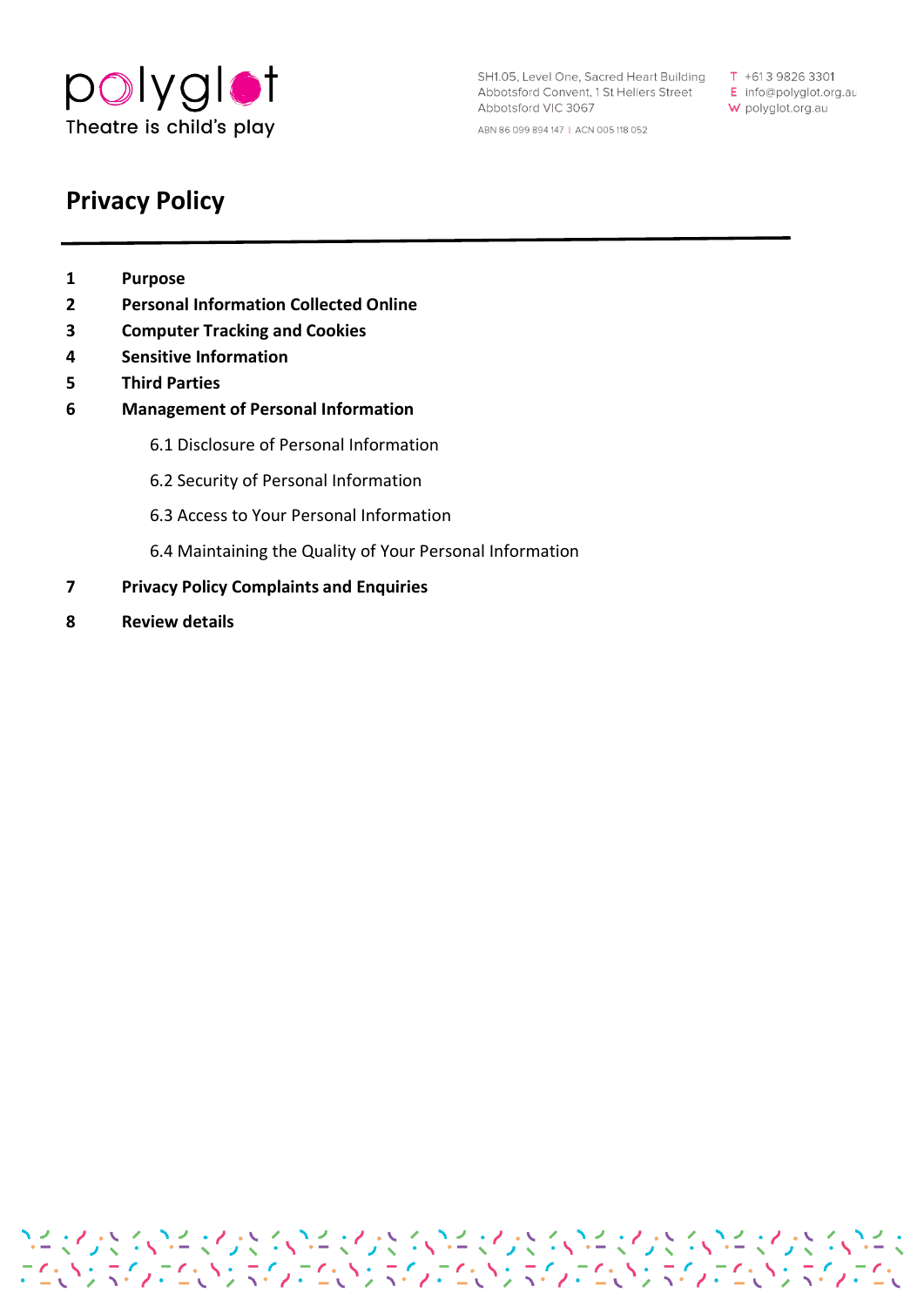

## **1. Purpose**

Polyglot Theatre is committed to maintaining your privacy. We believe that you have the right to know how the personal information you provide to us is managed, stored and used. This policy outlines our ongoing obligations to you in respect of how we handle your Personal Information.

Polyglot has adopted the Australian National Privacy Principles (NPPs) contained in the Privacy Act 1988 (Cth) (the Privacy Act). The NPPs govern the way in which we collect, use, disclose, store, secure and dispose of your Personal Information.

A copy of the Australian National Privacy Principles may be obtained from the website of The Office of the Australian Information Commissioner at [www.aoic.gov.au](http://www.aoic.gov.au/)

# **2. How Your Personal Information is Collected**

Personal Information is information or an opinion that identifies an individual. Examples of Personal Information we could collect include: names, addresses, email addresses, phone numbers or survey responses.

This Personal Information is obtained in many ways including through event bookings, interviews, audience surveys, contractor and staff onboarding forms, by telephone, by email, via our website [www.polyglot.org.au,](http://www.polyglot.org.au/) as well as from publicly available sources i.e. an artist's website.

We collect your Personal Information for the primary purpose of providing our services to you, working with you, or marketing. We may also use your Personal Information for secondary purposes closely related to the primary purpose, in circumstances where you would reasonably expect such use or disclosure. You may unsubscribe from our mailing/marketing lists at any time by clicking 'unsubscribe' on a newsletter or contacting us by phone or email.

When we collect Personal Information we will, where appropriate and where possible, explain to you why we are collecting the information and how we plan to use it.

The only information we collect online is that which is submitted by you for the sole purpose of facilitating a booking or enquiry with us. No information is passed on or shared with any other person or organisation.

At all times, we will take care to ensure that your personal information is protected and treated confidentially and in accordance with the Privacy Act.

アイマングランドマングランスのイングランスのイングランスのインダーマングランスのイン<br>こというスタンこというスタンにいうスタンにいうスタンにいうスタンにいうスタンにい

# **3. Sensitive Information**

Polyglot Theatre may collect the following sensitive information:

• An individual's access needs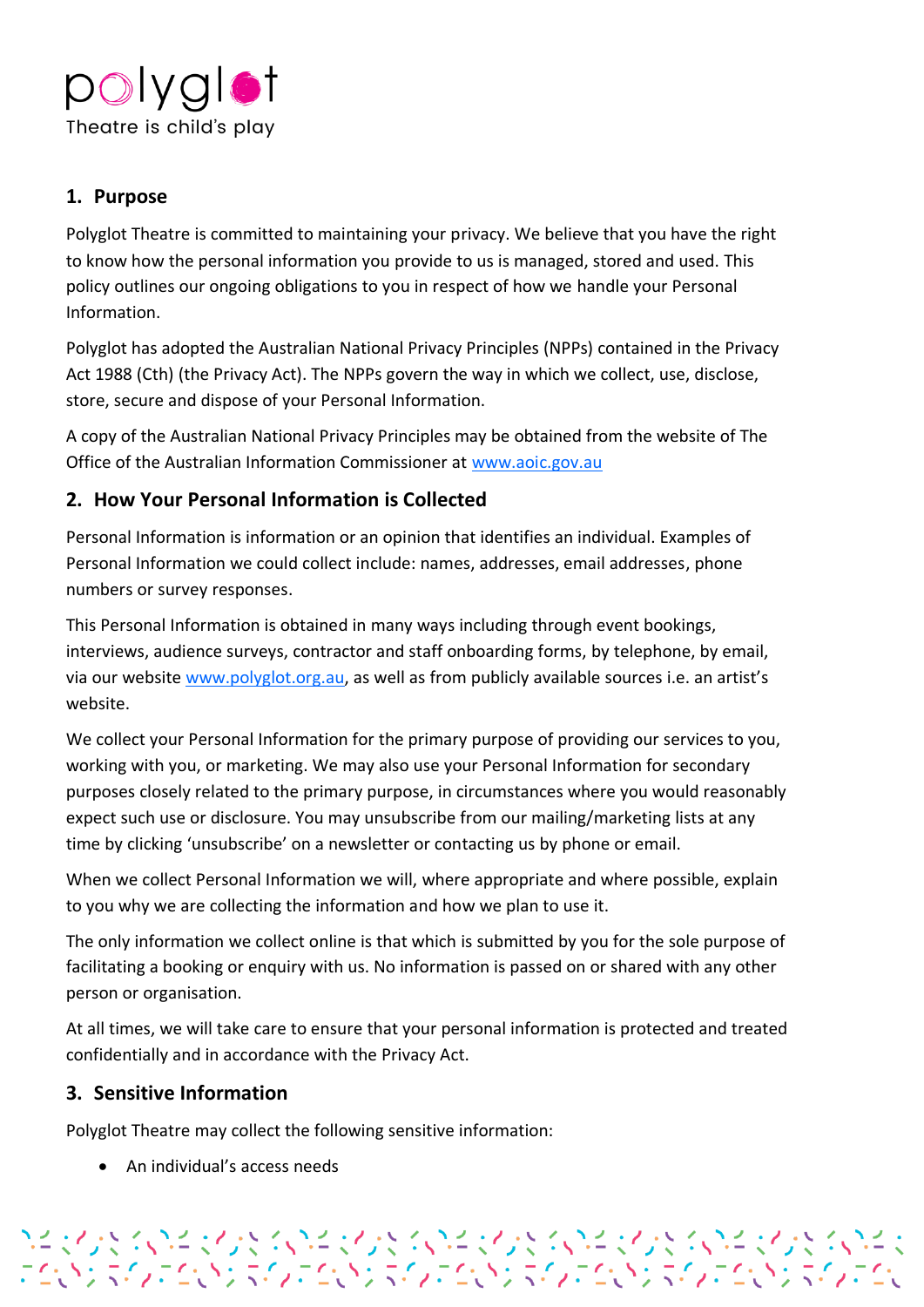

- An individual's COVID-19 vaccination status
- Relevant information of an individual's criminal record.

This sensitive information will be used by Polyglot only:

- For the primary purpose for which it was obtained
- For a secondary purpose that is directly related to the primary purpose
- With your consent; or where required or authorised by law.

### **4. Management of Personal Information**

#### **5.1 Disclosure of Personal Information**

Your Personal Information may be disclosed in a number of circumstances including the following:

- Third parties where you consent to the use of disclosure; and
- Where required or authorised by law.

#### **5.2 Security of Personal Information**

Your Personal Information is stored in a manner that reasonably protects it from misuse and loss and from unauthorised access, modification or disclosure.

When your Personal Information is no longer needed for the purpose for which it was obtained, we will take reasonable steps to destroy or permanently de-identify your Personal Information. However, most of the Personal Information is or will be stored in internal files which will be kept by us for a minimum of seven years. These are secured internally for the sole purpose of auditing and archiving.

#### **5.3 Access to your Personal Information**

You may access the Personal Information we hold about you to update and/or correct it, subject to certain exceptions. If you wish to access your Personal Information, please contact us in writing.

In order to protect your Personal Information, we may require identification from you before releasing the requested information.

#### **5.4 Maintaining the Quality of your Personal Information**

It is important to us that your Personal Information is up to date. We will take reasonable steps to make sure that your Personal Information is accurate, complete and up-to-date. If you find that the information we have is not up-to-date or is inaccurate, please advise us as soon as practicable so we can update our records and ensure we can continue to provide quality services to you.

プチャイント くいきゅくしょく くいきゅくしょく くいきゅくしょう くいしょく くいしょう くいしきょう こくしょう くいしょう こくしょう こくしょうこうしょう こうしょうしょうしょうしょう